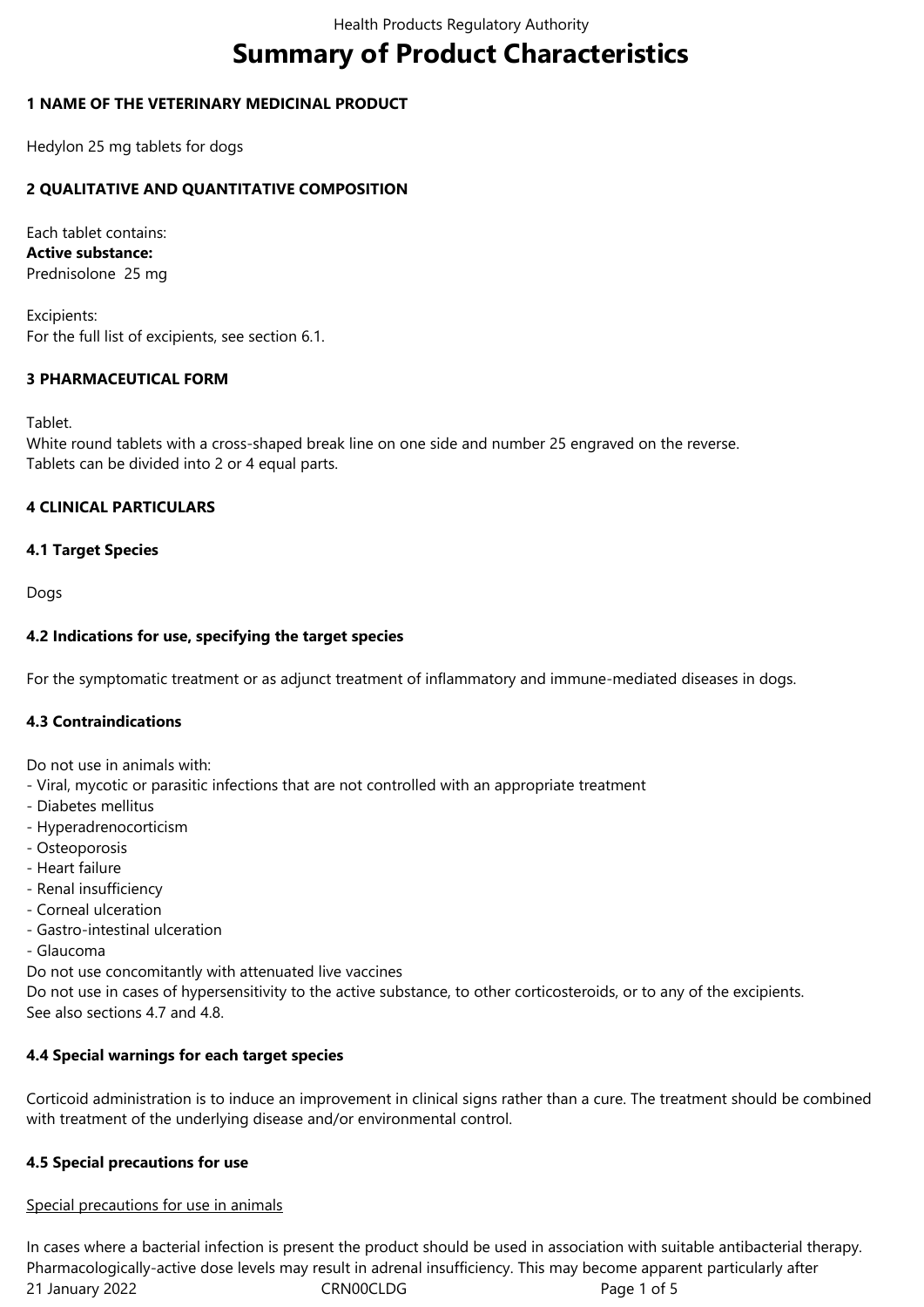### Health Products Regulatory Authority

withdrawal of corticosteroid treatment. This effect may be minimised by institution of alternate-day therapy if practical. The dosage should be reduced and withdrawn gradually to avoid precipitation of adrenal insufficiency (see section 4.9).

Corticoids such as prednisolone, exacerbate protein catabolism. Consequently, the product should be carefully administered in old or malnourished animals.

Corticoids such as prednisolone should be used with caution in patients with hypertension, epilepsy, burns, previous steroid myopathy, in immunocompromised animals and in young animals as corticosteroids may induce a delayed growth.

## Special precautions to be taken by the person administering the veterinary medicinal product to animals

- Prednisolone or other corticosteroids may cause hypersensitivity (allergic reactions).

- People with known hypersensitivity to prednisolone or other corticosteroids, or any of the excipients, should avoid contact with the veterinary medicinal product.

- To avoid accidental ingestion, particularly by a child, unused part-tablets should be returned to the open blister space and inserted back into the carton.

- In case of accidental ingestion, especially by a child seek, medical advice immediately and show the package leaflet or the label to the physician.

- Corticosteroids can cause foetal malformations; therefore it is recommended that pregnant women avoid contact with the veterinary medicinal product.

- Immediately wash hands thoroughly after handling the tablets

# **4.6 Adverse reactions (frequency and seriousness)**

Anti-inflammatory corticosteroids, such as prednisolone, are known to exert a wide range of side effects. Whilst single high doses are generally well tolerated, they may induce severe side-effects in long term use.

The significant dose related cortisol suppression noticed during therapy is a result of effective doses suppressing the hypothalamic-pituitary-adrenal-axis. Following cessation of treatment, signs of adrenal insufficiency can arise and this may render the animal unable to deal adequately with stressful situations.

The significant increase in triglycerides noticed can be a part of possible iatrogenic hyperadrenocorticism (Cushing's disease) involving significant alteration of fat, carbohydrate, protein and mineral metabolism, e.g. redistribution of body fat, increase in body weight, muscle weakness, wastage and osteoporosis may result. Cortisol suppression and an increase in plasma triglycerides is a very common side-effect of medication with corticoids (more than 1 in 10 animals).

Changes in biochemical, haematological and liver parameters probably associated with the use of prednisolone were significant effects noticed on alkaline phosphatase (increase), lactate dehydrogenase (decrease), albumin (increase), eosinophils, lymphocytes (decrease), segmented neutrophils (increase) and serum hepatic enzymes (increase). A decrease in aspartate transaminase is also noticed.

Systemically administered corticosteroids may cause polyuria, polydipsia and polyphagia, particularly during the early stages of therapy. Some corticosteroids may cause sodium and water retention and hypokalaemia in long term use. Systemic corticosteroids have caused deposition of calcium in the skin (calcinosis cutis).

Corticosteroid use may delay wound healing and the immunosuppressant actions may weaken resistance to or exacerbate existing infections.

Gastrointestinal ulceration has been reported in animals treated with corticosteroids and gastrointestinal ulceration may be exacerbated by steroids in animals given non-steroidal anti-inflammatory drugs and in animals with spinal cord trauma. Other adverse reactions that may occur are: inhibition of longitudinal growth of bones; skin atrophy; diabetes mellitus; behavioral disorders (excitation and depression), pancreatitis, decrease in thyroid hormone synthesis; increase in parathyroid hormone synthesis. See also section 4.7.

The frequency of adverse reactions is defined using the following convention:

- very common (more than 1 in 10 animals treated displaying adverse reaction(s))
- common (more than 1 but less than 10 animals in 100 animals treated)
- uncommon (more than 1 but less than 10 animals in 1,000 animals treated)
- rare (more than 1 but less than 10 animals in 10,000 animals treated)
- very rare (less than 1 animal in 10,000 animals treated, including isolated reports)

## **4.7 Use during pregnancy, lactation or lay**

Do not use during pregnancy. Laboratory studies have shown evidence of foetal abnormalities during early pregnancy and abortion or early parturition during the later stages of pregnancy.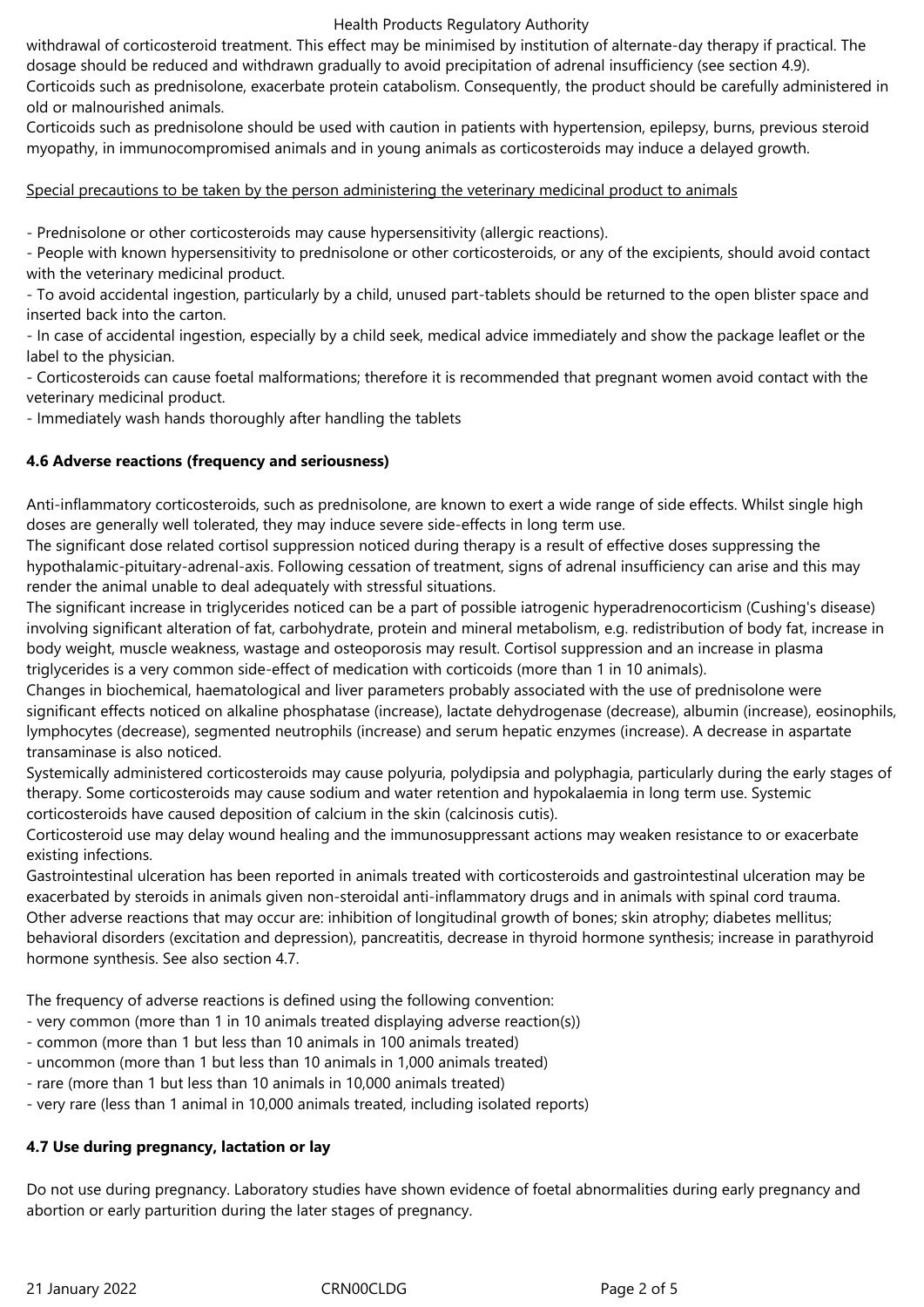### Health Products Regulatory Authority

Glucocorticoids are excreted in the milk and may result in growth impairment in suckling young animals. Consequently, the product should be used only according to the benefit / risk assessment of the responsible veterinarian in lactating bitches.

# **4.8 Interaction with other medicinal products and other forms of interactions**

Phenytoin, barbiturates, ephedrine and rifampicin may accelerate the metabolic clearance of corticosteroids resulting in decreased blood levels and reduced physiological effect.

The concomitant use of this veterinary medicinal product with non-steroidal anti-inflammatory drugs may exacerbate gastrointestinal tract ulceration.

Administration of prednisolone may induce hypokalaemia and hence increase the risk of toxicity from cardiac glycosides. The risk of hypokalaemia may be increased if prednisolone is administered together with potassium depleting diuretics. Precautions need to be taken when combining use with insulin.

Treatment with the veterinary medicinal product may interfere with vaccination efficacy. When vaccinating with attenuated live vaccines, a two week interval should be observed before or after treatment.

## **4.9 Amounts to be administered and administration route**

Oral use.

The dose and total duration of treatment, among the authorized posology range, is determined by the veterinarian per individual case depending on the severity of symptoms.

Starting dose: 0.5 - 2.0 mg per kg bodyweight per day.

Administration for one to three weeks at the above dosage levels may be required. For longer term treatment: when after a period of daily dosing the desired effect has been achieved, the dose should be reduced until the lowest effective dose is reached. The reduction of the dose should be made by alternate day therapy and /or by halving the dose with intervals of 5-7 days until the lowest effective dose is reached.

Dogs should be dosed in the morning to coincide with the endogenous cortisol peak.

The following table is intended as a guide to dispensing the product at the minimum dose of 0.5 mg/kg bw and the maximum dose of 2 mg/kg bw:

|                  | <b>Number of tablets</b>  |                         |
|------------------|---------------------------|-------------------------|
|                  | Hedylon 25 mg for dogs    |                         |
| Body weight (kg) | Minimum dose 0.5 mg/kg bw | Maximum dose 2 mg/kg bw |
| $> 10 - 12.5$ kg | $\frac{1}{4}$             |                         |
| $>12.5 - 25$ kg  | $\frac{1}{2}$             | $1 - 2$                 |
| $>25 - 37.5$ kg  | $\frac{3}{4}$             | $2 - 3$                 |
| $> 37.5 - 50$ kg |                           | $3 - 4$                 |
| $> 50 - 62.5$ kg | $1\frac{1}{4}$            | $4 - 5$                 |
| $> 62.5 - 75$ kg | $1\frac{1}{2}$            | $5 - 6$                 |

 $\overline{Q} = \frac{1}{4}$  Tablet

 $\bigoplus = \frac{1}{2}$  Tablet

 $\bigoplus$  = 34 Tablet  $\bigoplus$  = 1 Tablet

Tablets can be divided into 2 or 4 equal parts to ensure accurate dosing.

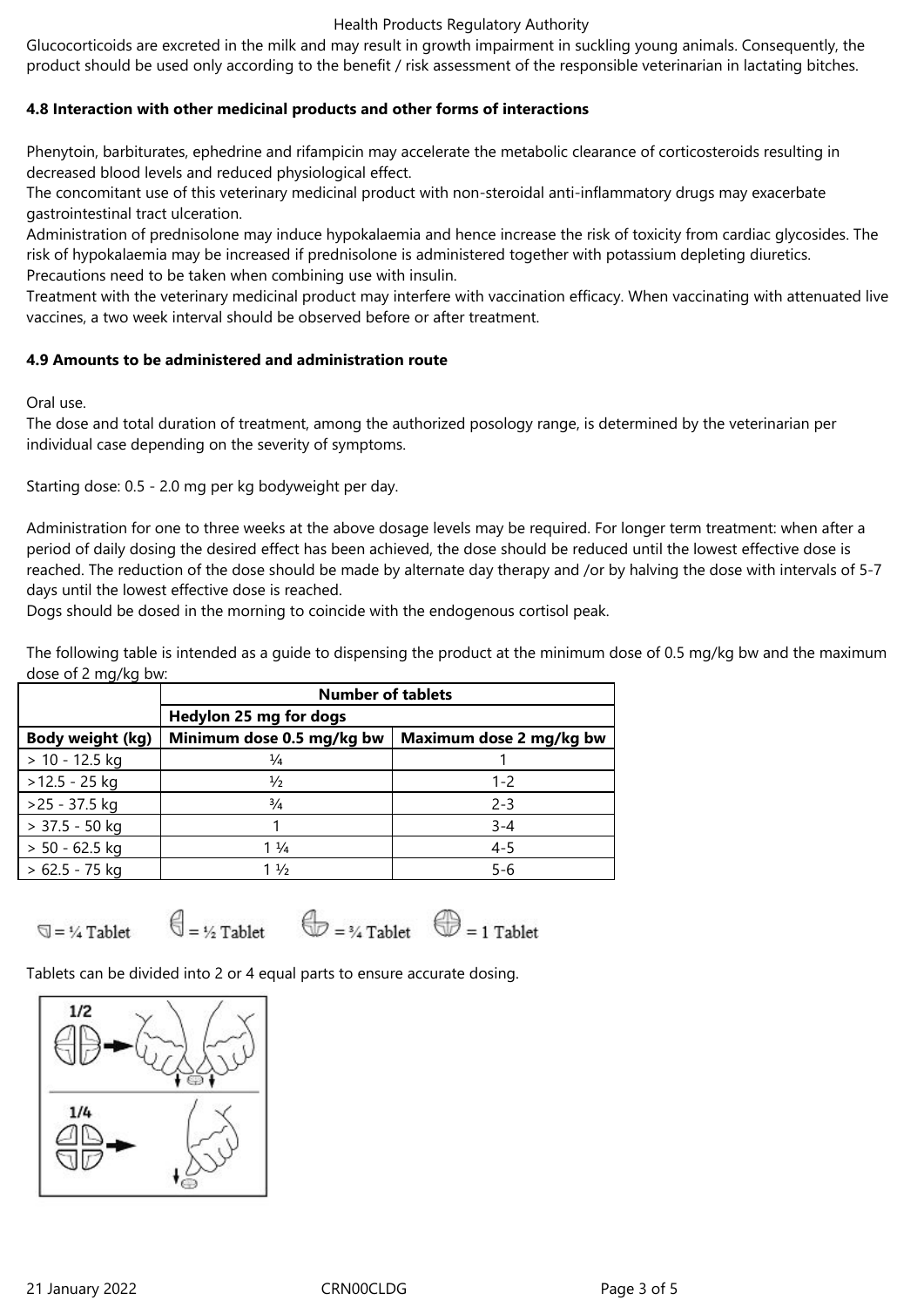## Health Products Regulatory Authority **4.10 Overdose (symptoms, emergency procedures, antidotes), if necessary**

An overdose will not cause other effects than those stated in section 4.6. There is no specific antidote. Signs of overdosage should be treated symptomatically.

# **4.11 Withdrawal period(s)**

Not applicable.

# **5 PHARMACOLOGICAL or IMMUNOLOGICAL PROPERTIES**

Pharmacotherapeutic group: Corticosteroid for systemic use, Glucocorticoids, Prednisolone. ATCvet code: QH02AB06.

# **5.1 Pharmacodynamic properties**

Prednisolone is a synthetic corticosteroid anti-inflammatory drug belonging to the glucocorticoid family. The main effects of prednisolone are the same as those of glucocorticoids:

## Anti-inflammatory action:

The anti-inflammatory properties of prednisolone are expressed at a low dose and are explained by:

- the inhibition of phospholipase A2, which reduces the synthesis of arachidonic acid, a precursor of many proinflammatory metabolites. Arachidonic acid is released from the phospholipid component of the cell membrane by the action of phospholipase A2. The corticosteroids indirectly inhibit this enzyme by inducing the endogenous synthesis of polypeptides, lipocortins, which have an anti-phospholipase action;

- by a membrane stabilising effect, particularly in relation to lysosomes, thus preventing enzymes from being released outside the lysosomal compartment.

## Immunosuppressive action:

The immunosuppressive properties of prednisolone are expressed at a higher dose on both the macrophages (slower phagocytosis, decreased flow to inflammatory foci) and the neutrophils and lymphocytes. Administration of prednisolone reduces the production of antibodies and inhibits several complement components.

# Antiallergic action:

Like all corticosteroids, prednisolone inhibits the release of histamine by mast cells. Prednisolone is active in all manifestations of allergy as a complement to the specific treatment.

# **5.2 Pharmacokinetic particulars**

Prednisolone is readily absorbed from the gastro-intestinal tract. Peak plasma concentrations are reached 0.5 to 1.5 hours after administration, with a plasma half-life of between 3 and 5 hours. It is distributed to all tissues and body fluids, even in the cerebrospinal fluid. It is extensively bound to plasma proteins, is metabolized in the liver and primarily excreted via the kidneys. It is excreted in the urine as free and conjugated metabolites and parent compound. It has a biological half-life of several hours, making it suitable for alternate-day therapy.

# **6 PHARMACEUTICAL PARTICULARS**

# **6.1 List of excipients**

Lactose monohydrate Maize starch Pregelatinised starch Colloidal anhydrous silica Talc Magnesium stearate